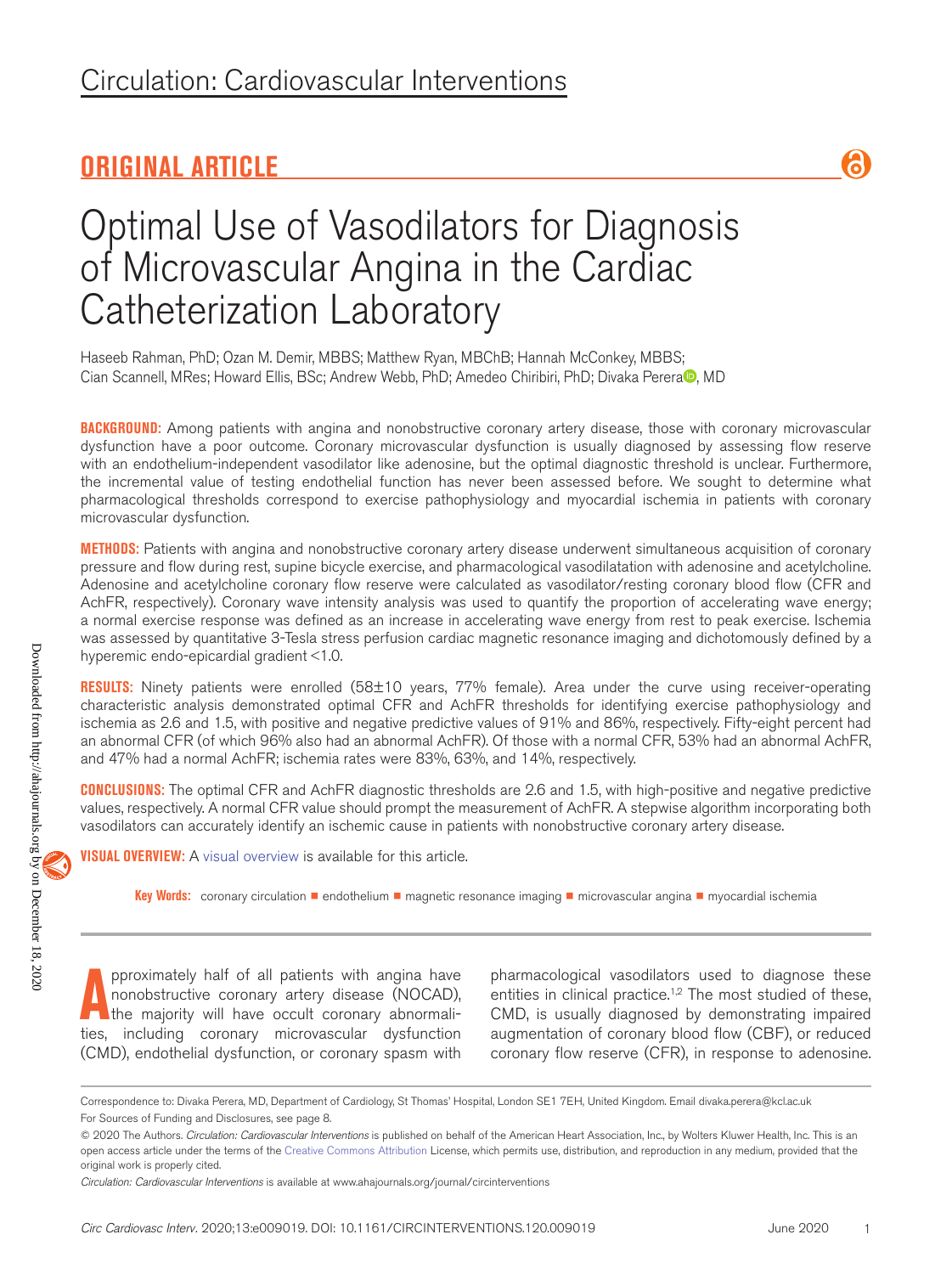#### WHAT IS KNOWN

- Nearly half of all patients with angina are found to have unobstructed coronary arteries.
- Those with coronary microvascular dysfunction have poorer clinical outcomes; however, it is unclear how to accurately diagnose this condition in routine clinical practice.

#### WHAT THE STUDY ADDS

- Our study has revealed that contemporary diagnostic algorithms for angina may fail to identify patients with symptoms due to coronary microvascular dysfunction.
- We propose a stepwise algorithm, with clear diagnostic thresholds incorporating tiered use of adenosine and acetylcholine pharmacological vasodilatation, validated using novel physiological tools.
- Future therapeutic studies should enroll characterized cohorts of patients with demonstrable vasodilator flow impairment assigned to medical and placebo therapies, to demonstrate the prognostic utility of these mechanistically determined thresholds.

### Nonstandard Abbreviations and Acronyms

| <b>ACE</b>     | angiotensin-converting enzyme                                |  |  |  |
|----------------|--------------------------------------------------------------|--|--|--|
| <b>AchFR</b>   | acetylcholine flow reserve                                   |  |  |  |
| <b>AUC</b>     | area under the curve                                         |  |  |  |
| <b>CBF</b>     | coronary blood flow                                          |  |  |  |
| <b>CFR</b>     | coronary flow reserve to adenosine                           |  |  |  |
| <b>CMD</b>     | coronary microvascular dysfunction                           |  |  |  |
| <b>CMR</b>     | cardiac magnetic resonance                                   |  |  |  |
| <b>COVADIS</b> | Coronary Vasomotion Disorders Interna-<br>tional Study Group |  |  |  |
| LV             | left ventricular                                             |  |  |  |
| <b>NOCAD</b>   | nonobstructive coronary artery disease                       |  |  |  |

Like all biological measurements, CFR is a continuous variable but, for practical reasons, clinical algorithms and trial protocols dichotomously classify physiological indices. The COVADIS (Coronary Vasomotion Disorders International Study) group acknowledges a gray-zone, stating that CMD can be diagnosed at a CFR of below 2.0 or 2.5, a view shared by experts within the field. $3,4$ Indeed, many clinicians will only diagnose CMD and initiate therapy if the CFR is below 2.0, this dichotomy being centered around the reported incidence of death and major adverse cardiovascular events.<sup>5-8</sup> Additionally, CFR only interrogates the endothelial-independent component of the coronary vasculature, as adenosine acts largely independently of endothelium. Acetylcholine interrogates the health of the endothelium, which acts as a transducer of mechanical forces (or shear-stress)

and has a paracrine effect on the smooth muscle layer in the healthy heart. Acetylcholine testing in catheter laboratories is mainly confined to the diagnosis of epicardial artery vasospasm; however, graded infusion with flow assessment can characterize microvascular endothelial function and prognosticate patients with NOCAD.<sup>9</sup> Coronary vasodilator testing in the catheter laboratory acts as a surrogate for abnormal coronary perfusion during physical exercise and global myocardial ischemia, but the optimal threshold of adenosine and acetylcholinemediated flow reserve for detecting each pathophysiological state is still to be defined.<sup>10,11</sup> Recent European Society of Cardiology guidelines on the management of Chronic Coronary Syndrome have strengthened the indication for coronary reactivity testing in NOCAD from IIb to IIa, and thus CMD diagnostic thresholds warrant reappraisal.12 The primary aim of this study was to determine the optimal CMD diagnostic threshold using adenosine-mediated CFR in patients with NOCAD, and the secondary aim was to assess the incremental value of measuring acetylcholine-mediated flow reserve (AchFR) in this cohort.

### METHODS

The data that support the findings of this study are available from the corresponding author on reasonable request.

#### Study Population

Consecutive patients undergoing diagnostic angiography for investigation of exertional chest pain were screened from elective waiting lists. All patients underwent adenosine based CFR assessment and a subset of patients also underwent testing with a graded intracoronary acetylcholine infusion at the discretion of the catheter laboratory operator. High-resolution perfusion cardiac magnetic resonance (CMR) was performed within 6 weeks of the index angiography procedure. Inclusion criteria were preserved left ventricular (LV) systolic function (ejection fraction >50%) and unobstructed coronary arteries (no stenosis >30% in diameter, with fractional flow reserve >0.80). Exclusion criteria were intolerance to adenosine, chronic kidney disease (estimated glomerular filtration rate <30 mL/min per m<sup>2</sup>), concomitant valve disease (greater than mild on echocardiography), recent acute coronary syndrome or cardiomyopathy. Antianginal medications were stopped, and patients abstained from caffeine 24 hours before all study visits. The study protocol was approved by the UK National Research Ethics Service (17/LO/0203), and all participants gave written informed consent. The study was registered with the National Institute for Health Research UK Clinical Research Network portfolio database (Central Portfolio Management System identifier: 33170).

#### Catheterization Protocol

Catheterization was performed via the right radial artery using standard coronary catheters. All patients received 1 mg intravenous midazolam, 1 mg isosorbide dinitrate via the radial sheath and intraarterial unfractionated heparin (70 U/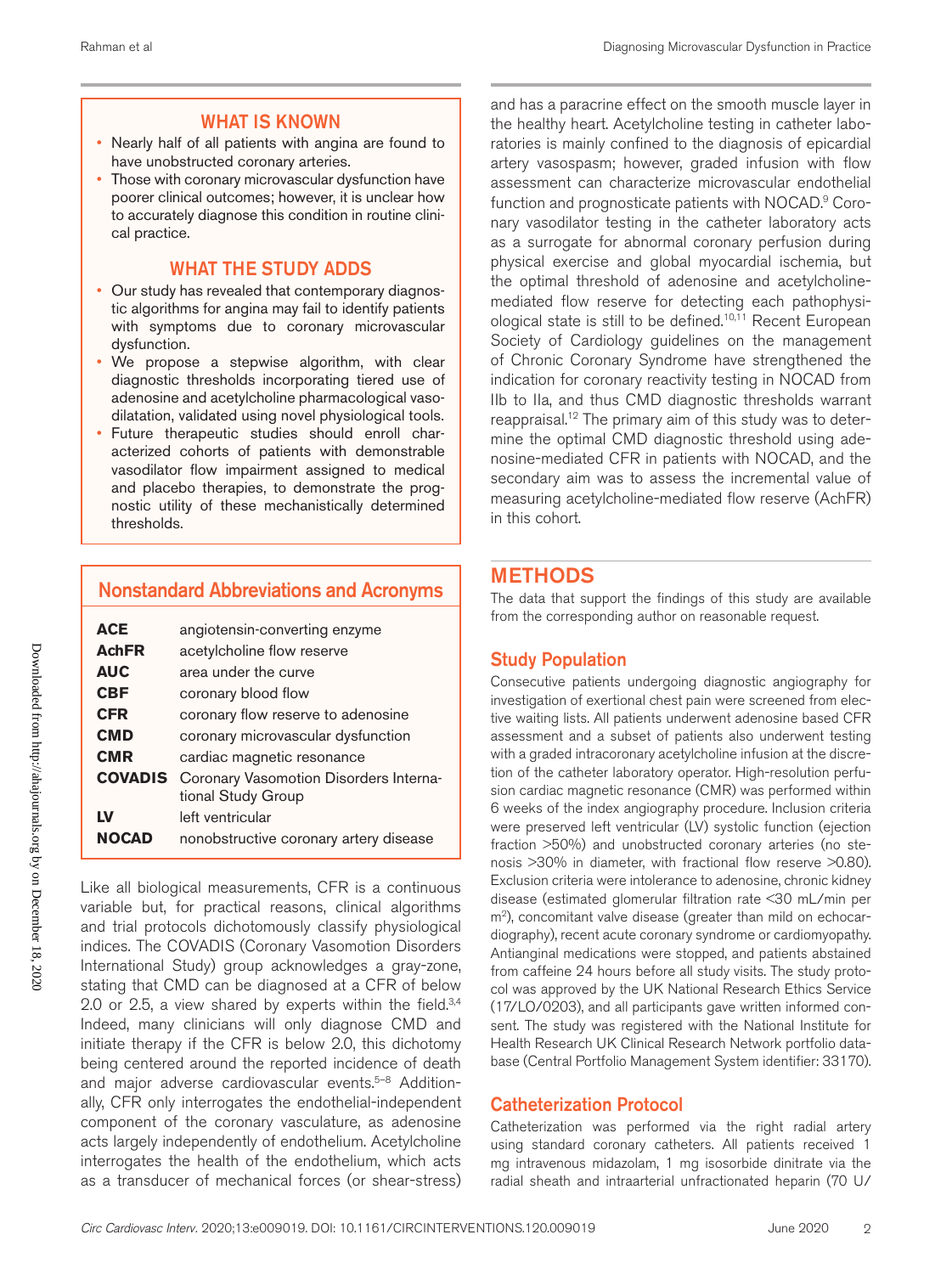kg) before intracoronary physiological measurements. A dual pressure and Doppler sensor-tipped 0.014-inch intracoronary wire (Combowire, Volcano Philips, California) were used to measure coronary pressure and flow velocity in the left anterior descending artery, as previously described.10 Hemodynamic measurements were recorded under resting conditions and following intravenous adenosine-mediated hyperemia (140 μg/kg per minute) and continuously during bicycle exercise, using a specially adapted supine ergometer (Ergosana, Bitz, Germany) attached to the catheter laboratory table. Exercise began at a workload of 30 W and increased every 2 minutes by 20 W and continued until exhaustion.<sup>10,11</sup> After full recovery from exercise, resting hemodynamic data was acquired before graded intracoronary acetylcholine administration for the acetylcholine study. Graded intracoronary acetylcholine concentrations of 0.182 and 18.2 µg/mL were infused (2 mL over 3 minutes) through the coronary guide catheter with cine images obtained before and after for quantitative coronary angiography.13 Severe coronary artery vasospasm was prespecified as >90% diameter reduction in target vessel caliber, and these patients would be excluded from subsequent analysis of coronary physiology.14

#### Analysis of Coronary Physiological Data

Signals were sampled at 200 Hz, with data exported into a custom-made study manager program (Academic Medical Center, University of Amsterdam, the Netherlands). Pan-cardiac cycle analysis and wave intensity analysis were performed on custom-made software, Cardiac Waves (Kings College London, United Kingdom) as previously described.<sup>10</sup> CFR was calculated as average peak velocity during adenosine-mediated hyperemia divided by average peak velocity during rest.

For measurement of AchFR, cross-sectional area was calculated from the coronary diameter measured 5 mm distal to the tip of the guidewire. CBF was calculated using the equation  $CBF = cross-sectional area × average peak veloc$ ity  $\times$  0.5 at rest (CBFrest) and following 18.2 µg/mL intracoronary acetylcholine administration (CBFach) and AchFR was calculated as (CBFach/CBFrest). We did not proceed to higher doses of provocation testing for coronary spasm in this protocol.

#### Wave Intensity Analysis

Wave intensity analysis is a technique that provides directional, quantitative, and temporal information on the waves that govern coronary flow, as previously described.10 Perfusion efficiency is a simplified metric to indicate energy expenditure in augmentation of CBF during different physiological states and is calculated as the percentage of accelerating wave intensity in relation total wave intensity, using areas under the respective curves. In this study, change in perfusion efficiency was measured from resting condition to peak exercise; in the healthy heart perfusion efficiency has been shown to increase from rest to peak exercise, therefore, a reduction signified exercise pathophysiology.<sup>10,11</sup>

#### 3-Tesla Perfusion CMR Imaging Protocol

All scans were performed on a dedicated 3-Tesla CMR scanner (Achieva TX, Phillips Healthcare, the Netherlands). Contiguous

short-axis slices were acquired from the base to the apex for calculation of LV function and mass (CVI42, v5.1.1, Circle Cardiovascular Imaging, Calgary, ON, Canada). Following 3 minutes of intravenous adenosine (140 µg/kg per minute) stress perfusion data were acquired in 3 short-axis slices with a saturation-recovery *k-t* sensitivity encoding accelerated gradient-echo method, followed by rest perfusion 15 minutes later, using a dual-bolus gadobutrol (Gadovist, Bayer, Berlin, Germany) contrast agent scheme to correct for signal saturation of the arterial input function as previously described.<sup>11</sup> Quantitative analysis was performed as previously described by Fermi-constrained deconvolution.<sup>15</sup> Myocardial blood flow estimates were quantified in mL/min per gram during rest and hyperemic stress; myocardial perfusion reserve was defined as the ratio between stress and rest perfusion. A myocardial perfusion reserve <2.0 is widely accepted to signify global myocardial ischemia following vasodilator stress and was a parameter used to identify to optimal coronary vasodilator thresholds in this study.16 Endocardial-to-epicardial perfusion (endo/epi) ratios were calculated during hyperemic stress and rest, by comparing the inner and outer layers of myocardium averaged across the basal, mid-, and apical LV segments. The reversal of subendocardial hyperperfusion during vasodilator hyperemia is considered a marker of ischemia in patients with NOCAD.17 A hyperemic endo/epi ratio <1.0, signified the presence of inducible ischemia during stress and indeed forms the basis upon which visual appraisal for the presence of ischemic heart disease is performed.18 CMR analysis was performed by observers blinded to the catheter laboratory results.

#### Statistical Analyses

The primary aim of this study was to determine the optimal CFR threshold for identifying myocardial ischemia and abnormal exercise physiology. We have adopted stress perfusion CMR as this is considered one of the most sensitive tests of ischemia that assesses the early part of the ischemic cascade and powered the study accordingly. Assuming a 50% prevalence of inducible ischemia among NOCAD patients, a sample of 75 patients gives 95% CIs of 70% to 95% for sensitivity and 63% to 92% for specificity using a CFR measurement.<sup>19,20</sup> To allow for potentially unequal distribution between groups and data censoring due to quality issues and incomplete data sets, we sought to enroll 90 patients. Continuous normally distributed data are expressed as mean±SD and compared using unpaired Student *t* tests or ANOVA testing as appropriate, while categorical variables were compared with  $\chi^2$  tests. Receiver-operating characteristic analysis was used to determine the optimal adenosine (CFR) and acetylcholine (AchFR) threshold for detecting ischemia and exercise maladaptation and likelihood ratios were used to determine optimal cutoff values. In the acetylcholine group, patients were subsequently classified based on these optimal dichotomous thresholds as concordant abnormal CFR (CFR−/AchFR−), discordant normal CFR (CFR+/AchFR−), and concordant normal CFR (CFR+/ AchFR+). Correlations were assessed using the Pearson correlation coefficient with correlation coefficients displayed as ρ values. Baseline variables found to correlate with exercise perfusion efficiency or inducible ischemia on univariate analysis (*P*<0.05) were assessed by a multiple linear regression model. For all analyses, a *P* value of 0.05 was considered significant, and all *P* values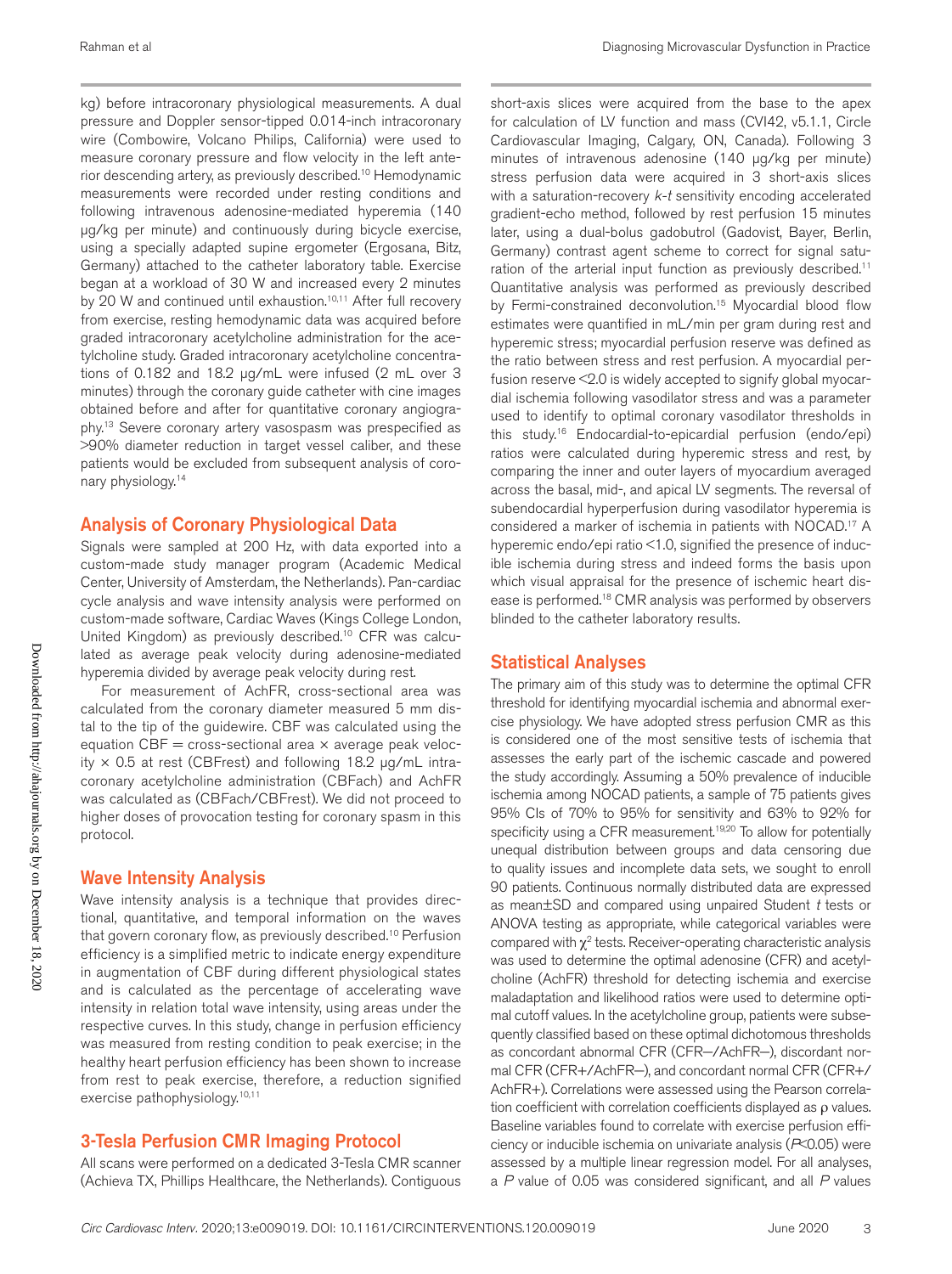were 2-sided. Statistical analyses were performed using Prism GraphPad 8.0 and SPSS version 24 (IBM Corp, Armonk, NY).

As the 2 most widely used CFR thresholds in clinical practice are 2.0 and 2.5, an exploratory analysis was also planned to compare patients with definite CMD (CFR<2.0), gray-zone (CFR, 2.0–2.5), or normal CFR (CFR>2.5) in relation to their invasive exercise physiology and CMR perfusion characteristics.

### RESULTS

Ninety patients were enrolled into the study, 74 underwent catheter laboratory exercise, and 77 completed the CMR protocol while 40 patients additionally completed the acetylcholine study protocol. Patient characteristics are shown in Table 1. LV ejection fraction was 66±6%, LV indexed mass was  $44\pm13$  g/m<sup>2</sup>, and none of the subjects had scar or fibrosis identified during late gadolinium enhancement imaging. Univariate regression analysis demonstrated no effect of risk factors upon primary outcome measures of exercise coronary physiology and myocardial perfusion.

#### Optimal Vasodilator Thresholds

The optimum dichotomous CFR threshold for predicting global myocardial ischemia was 2.5 (sensitivity 95%, specificity 65%; area under the curve  $[AUC] = 0.80$ , *P*<0.001) and for predicting subendocardial hypoperfusion (endo/epi<1.0) the optimal CFR value was 2.6 (sensitivity 76%, specificity 82%; AUC=0.80, *P*<0.001). The optimum dichotomous CFR threshold for predicting an improvement in exercise perfusion efficiency was 2.6 (sensitivity 83%, specificity 100%; AUC=0.91, *P*<0.001). A dichotomous CFR threshold of 2.6 had a positive predictive value of 91%, a negative predictive value of 68%, and 95% CI of 83% to 98%.

No patients had severe coronary artery vasospasm during graded infusion of acetylcholine, and thus all were included in the subsequent analysis. The optimum dichotomous AchFR value for predicting inducible ischemia was 1.5 (sensitivity 96%, specificity 54%; AUC=0.75, *P*=0.01) and for predicting an improvement in perfusion efficiency was also 1.5 (sensitivity 92%, specificity 50%; AUC=0.78, *P*=0.02). A dichotomous AchFR threshold of 1.5 had a positive predictive value of 81% and negative predictive value of 86% and 95% CI of 59% to 96%.

### Combined Vasodilator Analysis

Applying the optimal vasodilator thresholds above, 24 patients were classified as concordant abnormal (CFR−/ AchFR−), 8 as discordant normal CFR (CFR+/AchFR−) and 7 as concordant normal (CFR+/AchFR+; Figure 1). Only one patient had normal acetylcholine flow reserve despite an abnormal adenosine flow reserve. CFR−/ AchFR− patients had the highest rate of inducible ischemia, followed by CFR+/AchFR- patients, while ischemia was the least common in CFR+/AchFR+ patients (83% versus 63% versus 14%). A similar pattern was observed for change in perfusion efficiency during exercise (-19% versus −7% versus +6%). Ninety-six percent (24/25) of patients with endothelial-independent dysfunction had reduced AchFR, whereas 53% (8/15) of patients with normal endothelial-independent function had reduced AchFR. Patients with CFR+/AchFR− had a higher rate of inducible ischemia than those with normal AchFR (63% versus 14%; *P*<0.001).

### CFR Gray-Zone Analysis

A CFR threshold of <2.0 was 59% accurate at predicting global myocardial ischemia (sensitivity 41% and specificity 86%) compared with a CFR <2.5 threshold, which was 78% accurate (sensitivity 80% and specificity 76%). For predicting an improvement in perfusion efficiency on exercise, the accuracy of a CFR <2.0 threshold was 67% (sensitivity 50% and specificity 100%) compared with an accuracy of 87% for a CFR <2.5 threshold (sensitivity 81% and specificity 100%).

Myocardial perfusion and exercise physiology parameters of gray-zone patients resembled those with CMD (Table 2). The likelihood of inducible ischemia in grayzone was 83% compared with 83% in patients with CMD (*P*=0.98) and 27% in the normal CFR group (*P*<0.001). With adenosine-mediated hyperemia, myocardial perfusion reserve was 2.66±0.42 in the normal CFR group compared with 2.00±0.36 in gray-zone and 2.01±0.48 in patients with CMD (*P*<0.001 and *P*=0.92), while the endo/epi ratio was 1.04±12 in the normal CFR group compared with 0.93±0.08 in gray-zone and 0.95±0.09 in CMD ( $P<0.001$  and  $P=0.65$ ). With exercise, coronary flow increased by 1.90±0.62 in the normal CFR group compared with 1.43±0.21 in gray-zone and 1.43±0.32 in patients with CMD ( $P=0.003$  and  $P=0.96$  compared with gray-zone, respectively). Perfusion efficiency during exercise was 65±14% in the normal CFR group compared with 45±8% in gray-zone and 43±12% in CMD (*P*<0.001 and *P*=0.47, respectively).

### **DISCUSSION**

Combined use of vasodilator testing to stratify a NOCAD diagnosis offers the optimal accuracy for identifying abnormal exercise physiology or global myocardial ischemia and hence an ischemic substrate for chest pain. An adenosine CFR threshold of 2.6 offers excellent specificity with a high positive predictive value for ruling in ischemic chest pain while an AChFR of 1.5 has excellent sensitivity with a high negative predictive value for ruling this out. NOCAD should, therefore, first be investigated by measuring adenosine-mediated vasodilatation and if normal, acetylcholine-mediated vasodilatation; wider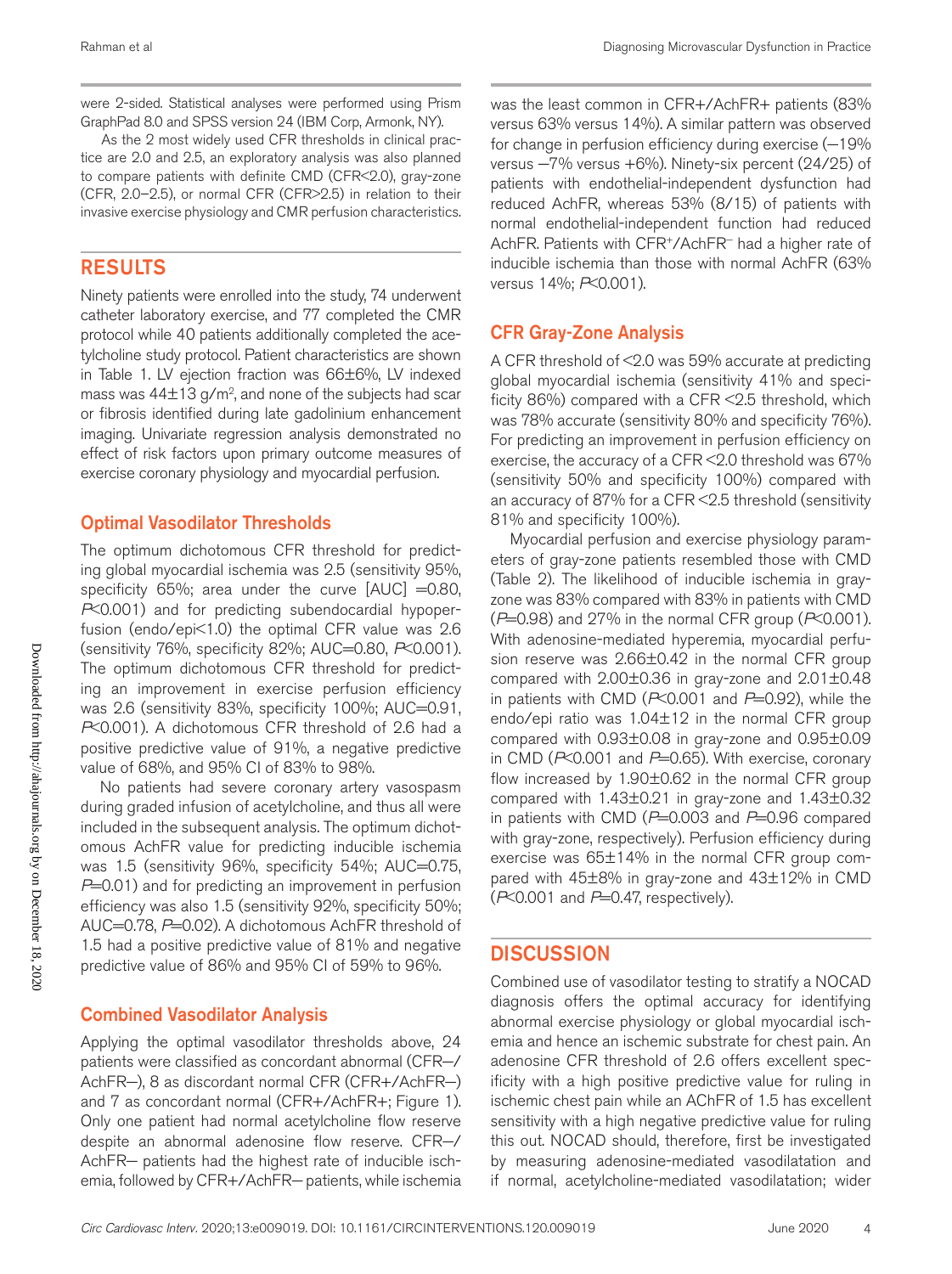#### **Table 1. Patient Characteristics**

|                                           | <b>Study</b><br>Cohort, n=90 | Acetylcholine<br>Subgroup, n=40 | P Value |  |  |  |  |
|-------------------------------------------|------------------------------|---------------------------------|---------|--|--|--|--|
| Demographics and clinical characteristics |                              |                                 |         |  |  |  |  |
| Female                                    | 69 (77)                      | 30(75)                          | 0.82    |  |  |  |  |
| Age, y                                    | 58±10<br>55±10               |                                 | 0.22    |  |  |  |  |
| Hypertension                              | 53 (59)                      | 18 (45)                         | 0.17    |  |  |  |  |
| Diabetes mellitus                         | 23 (26)                      | 9(23)                           | 0.64    |  |  |  |  |
| Dyslipidemia                              | 49 (54)                      | 16 (40)                         | 0.15    |  |  |  |  |
| Smoker                                    | 24 (27)                      | 9(23)                           | 0.56    |  |  |  |  |
| Angina CCS class                          | $2.0(1.0-3.0)$               | $2.0(1.0-3.0)$                  | 0.99    |  |  |  |  |
| Medication before angiography             |                              |                                 |         |  |  |  |  |
| Statin                                    | 38 (42)                      | 15 (38)                         | 0.49    |  |  |  |  |
| <b>ACE inhibitor/ARB</b>                  | 26 (29)                      | 10 (25)                         | 0.93    |  |  |  |  |
| β-blocker                                 | 22 (24)                      | 6(15)                           | 0.38    |  |  |  |  |
| <b>CCB</b>                                | 26 (29)                      | 9(23)                           | 0.78    |  |  |  |  |

Values are n (%), median (IQR) or mean ± SD. ACE indicates angiotensinconverting enzyme; ARB, angiotensin receptor blocker; CCB, calcium channel blocker; CCS, Canadian Cardiovascular Society Angina Class; and IQR, interquartile range.

access to coronary flow assessment and pharmacological testing would allow improved risk stratification among this common group of patients.

#### Defining the Optimal CFR

Adenosine is the most widely used vasodilator in both the invasive and noninvasive setting for characterizing patients with NOCAD. The COVADIS group acknowledge a CFR gray-zone between 2.0 and 2.5 and within our unselected NOCAD cohort this encompassed nearly 30% of the study population. We have demonstrated that a dichotomous CFR threshold of 2.5 can diagnose CMD with greater accuracy than adopting a 2.0 cutoff. Previous thresholds have been defined based upon the prediction of major adverse cardiovascular events, however, the onset of ischemia and, therefore, the likelihood that a diminished CFR is better aligned with the clinical syndrome of CMD might occur earlier in the natural history of disease than the onset of death or myocardial infarctions.<sup>5-9,21-24</sup> Indeed, there is a known continuous risk associated with worsening CFR and likelihood of major adverse cardiovascular events and when harder end points such as cardiovascular death are monitored, the best discriminatory CFR threshold is lower compared to prediction of angina recurrence.<sup>25</sup> The continuum of risk predicted by CFR demonstrates that ischemia detection occurs before the onset of cardiovascular events, the latter perhaps too crude an end point for determining whether a patient with NOCAD has symptoms due



**Figure 1. The identification of ischemic chest pain by measurement of acetylcholine flow reserve (AchFR).** Red points signify the presence of inducible ischemia (assessed using 3-Tesla perfusion cardiac magnetic resonance imaging), while green points signify the absence of ischemia. CFR indicates coronary flow reserve; and PE, perfusion efficiency.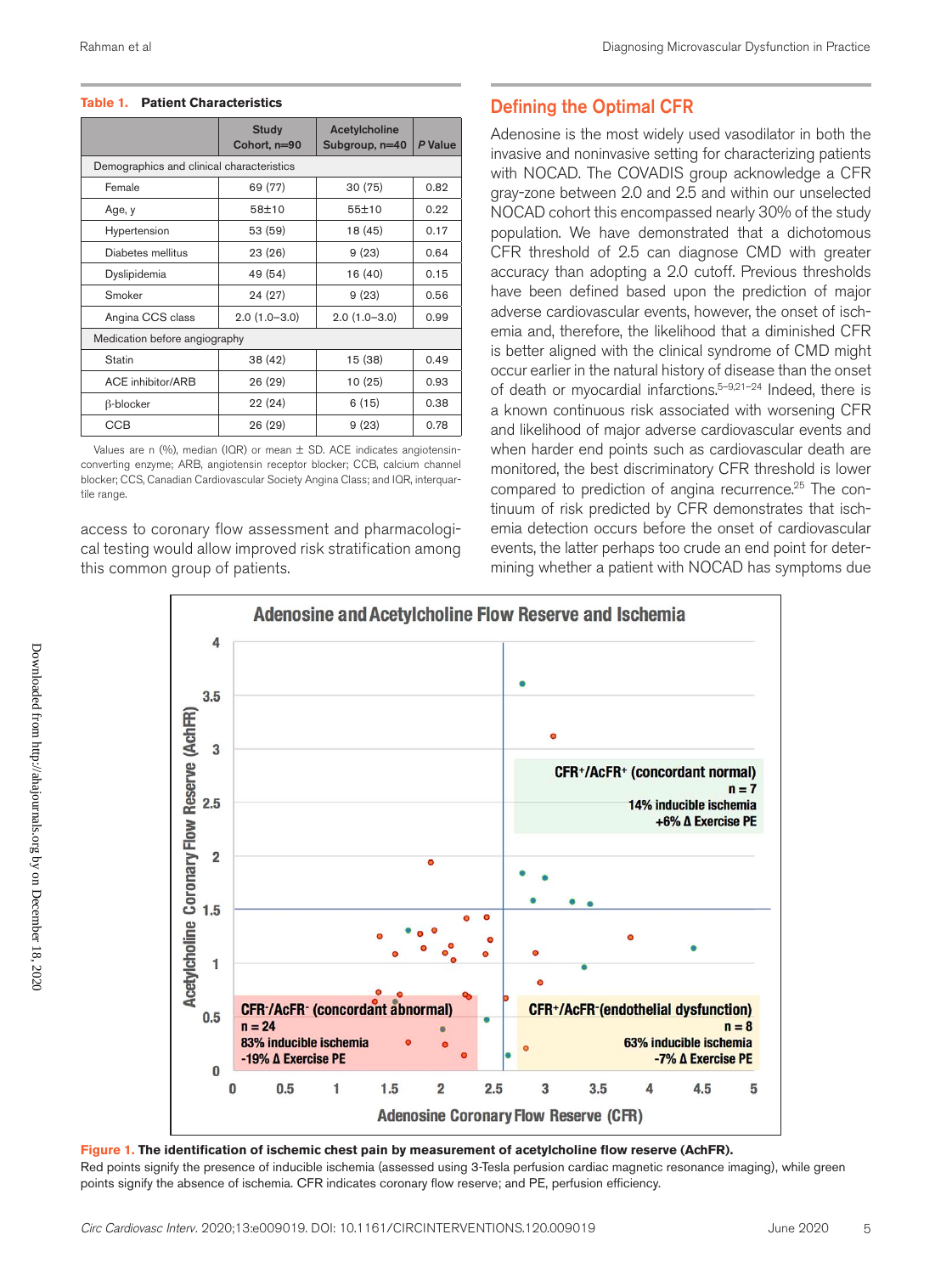|                             | Normal CFR (n=40) | $GZ (n=26)$     | $CMD (n=24)$    | P Value (Normal CFR vs GZ) | P Value (CMD vs GZ) |
|-----------------------------|-------------------|-----------------|-----------------|----------------------------|---------------------|
| Inducible ischemia          | 8/30 (27%)        | 20/24 (83%)     | 19/23 (83%)     | $< 0.001*$                 | 0.98                |
| <b>MPR</b>                  | $2.66 \pm 0.42$   | $2.00 \pm 0.36$ | $2.01 \pm 0.48$ | $< 0.001*$                 | 0.92                |
| Rest MBF, mL/min per gram   | 1.13±0.21         | $1.35 \pm 0.43$ | 1.37±0.30       | 0.03                       | 0.83                |
| Stress MBF, mL/min per gram | $3.00 + 0.54$     | $2.66 \pm 0.77$ | $2.69 \pm 0.63$ | 0.10                       | 0.93                |
| Endo/epi                    | $1.04 \pm 0.12$   | $0.93 \pm 0.08$ | $0.95 \pm 0.09$ | $< 0.001*$                 | 0.65                |
| Exercise flow reserve       | $.90 \pm 0.62$    | $1.43 \pm 0.21$ | 1.43±0.32       | $0.003*$                   | 0.96                |
| Exercise PE (%)             | 65±14             | 45±8            | $43+12$         | $< 0.001*$                 | 0.47                |
| Change in PE from rest (%)  | $+5±12$           | $-21 \pm 10$    | $-16±11$        | $< 0.001*$                 | 0.15                |

**Table 2. Gray-Zone Analysis of Coronary Flow Reserve**

Change in PE from rest, change in perfusion efficiency from rest to peak exercise; Endo/Epi, hyperemic ratio of subendocardial to subepicardial MBF; exercise flow reserve, coronary blood flow during peak exercise/coronary blood flow during rest; exercise PE, perfusion efficiency (proportion of accelerating wave energy) during peak exercise; inducible ischemia, hyperemic endo/epi<1.0; MBF; and MPR. CFR indicates coronary flow reserve; CMD, coronary microvascular dysfunction; GZ, gray-zone; MBF, myocardial blood flow; and MPR, myocardial perfusion reserve.

\**P*<0.05.

to CMD (Figure 2). Our study has demonstrated that the onset of exercise and myocardial ischemia occurs at higher values of CFR closer to 2.6, the remaining question will be to determine whether outcome can be altered in response to earlier initiation of therapy.

### Endothelial Function Testing

As diminished endothelium-independent function is almost invariably associated with endothelial dysfunction, there would be little added benefit in measuring acetylcholine response within this group in routine clinical practice. Conversely, approximately half of all patients with normal endothelial-independent function have endothelial dysfunction, associated with a higher burden of inducible ischemia and

exercise pathophysiology. Currently, the main use of acetylcholine in the catheter laboratory is for the diagnosis of coronary vasospasm. In high bolus doses, acetylcholine acts directly on muscarinic receptors in smooth muscle, producing vasoconstriction, an effect that occurs at lower doses in patients with pathological vasospastic angina.<sup>26</sup> At graded infusions, in the presence of healthy endothelium, acetylcholine produces vasodilatation when administered in vivo. Hasdai et al demonstrated that patients with flow reduction to acetylcholine (endothelial dysfunction), had a greater incidence of major adverse cardiovascular events.<sup>9</sup> Our study demonstrates that an increment in CBF of >50% in response to acetylcholine rules out the presence of inducible ischemia and also predicts normal exercise coronary physiology. Despite the prognostic utility of this



#### **Figure 2. Coronary flow reserve (CFR) and a continuum of risk.**

The figure summarizes the relationship between CFR thresholds and the prognostic spectrum of cardiovascular outcomes, based on event rates from previously published studies. 3T CMR indicates 3-Tesla perfusion cardiac magnetic resonance imaging; IC Doppler, intracoronary Doppler studies; PET, position emission tomography; and TTDE, transthoracic dipyridamole echocardiography.<sup>5–9,21-24</sup>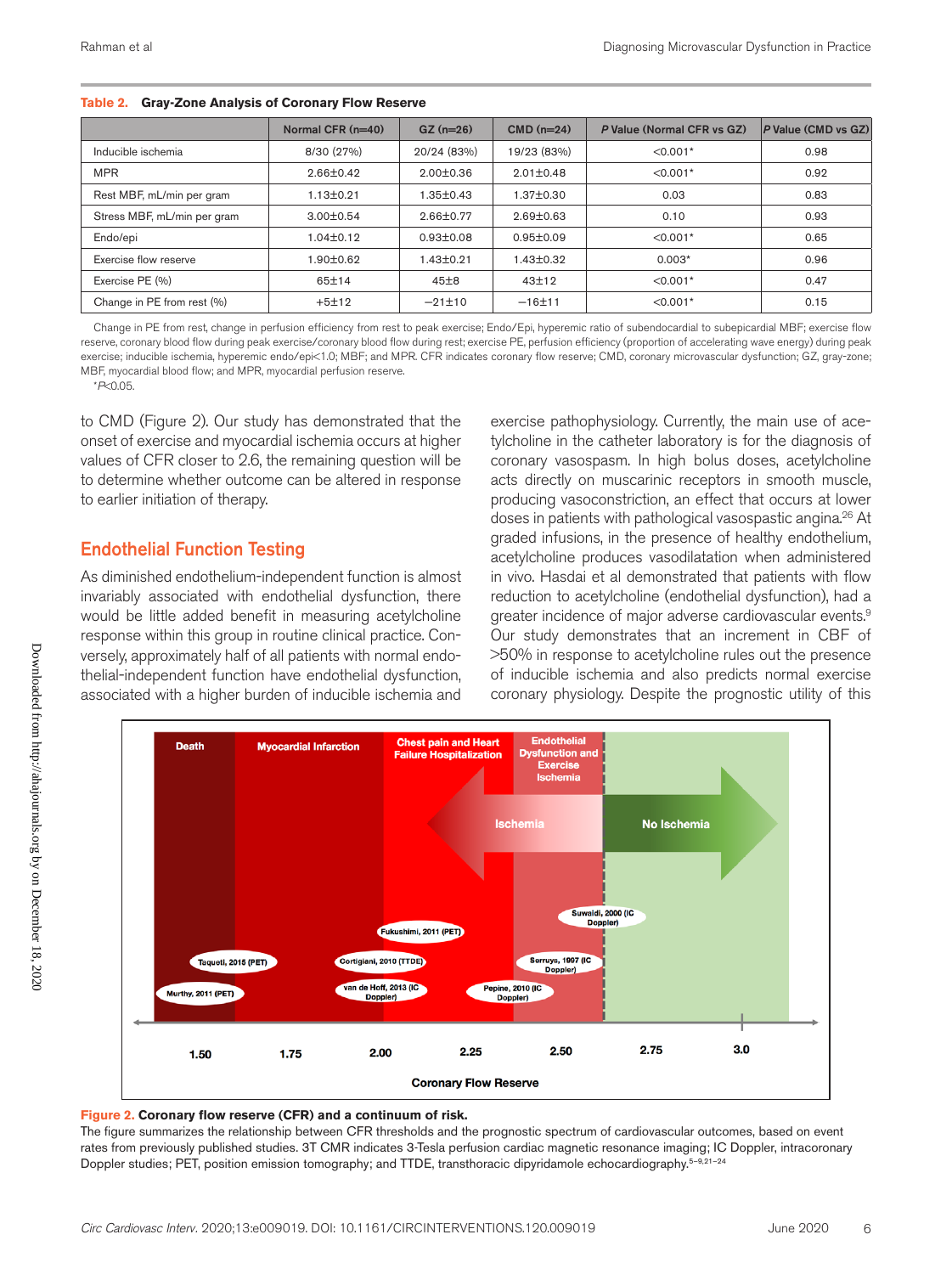index, acetylcholine flow reserve does not feature within international guideline criteria for the diagnosis of microvascular angina, which largely center around adenosine flow reserve measurements.<sup>3</sup> Combining the high sensitivity of intracoronary acetylcholine vasodilator testing with the high specificity of adenosine testing would serve an accurate method for directly ruling out ischemic chest pain upon discovering NOCAD.

### Future Applications of Combined Vasodilator **Testing**

Undifferentiated NOCAD yields poor outcomes with patients often undergoing repeat invasive testing, while less sensitive noninvasive tests may fail to identify diminished CFR.<sup>27,28</sup> The prevalence of microvascular dysfunction is recognized to be high among patients with NOCAD.29 With an increasing recommendation to treat CMD now supported by randomized-trial data, defining this condition has become increasingly paramount; while comprehensive, the COVADIS guidelines do not specify a diagnostic CFR threshold nor the role of acetylcholine vasodilator testing.<sup>30</sup> Future placebo-drug trials should consider enrolling patients based upon a CFR<2.6, followed by those with AchFR<1.5, rather than adopting the historical, undifferentiated Cardiac Syndrome X definition. Use of disease-modifying therapies, such as statins and ACE (angiotensin-converting enzyme) inhibitors. may have greater benefit if initiated earlier in the disease course and should be studied in adequately powered trials enrolling well-characterized patients.<sup>31</sup>



#### **Figure 3. Coronary vasodilator testing in the catheter laboratory for identifying ischemic cause of chest pain.**

Likelihood of ischemia represents how progressive normal tests reduce the proportion of patients with ischemia on high-resolution cardiac magnetic resonance imaging. ACE indicates angiotensin-converting enzyme; AchFR, acetylcholine flow reserve; CFR, adenosine coronary flow reserve; and NOCAD, nonobstructive coronary artery disease.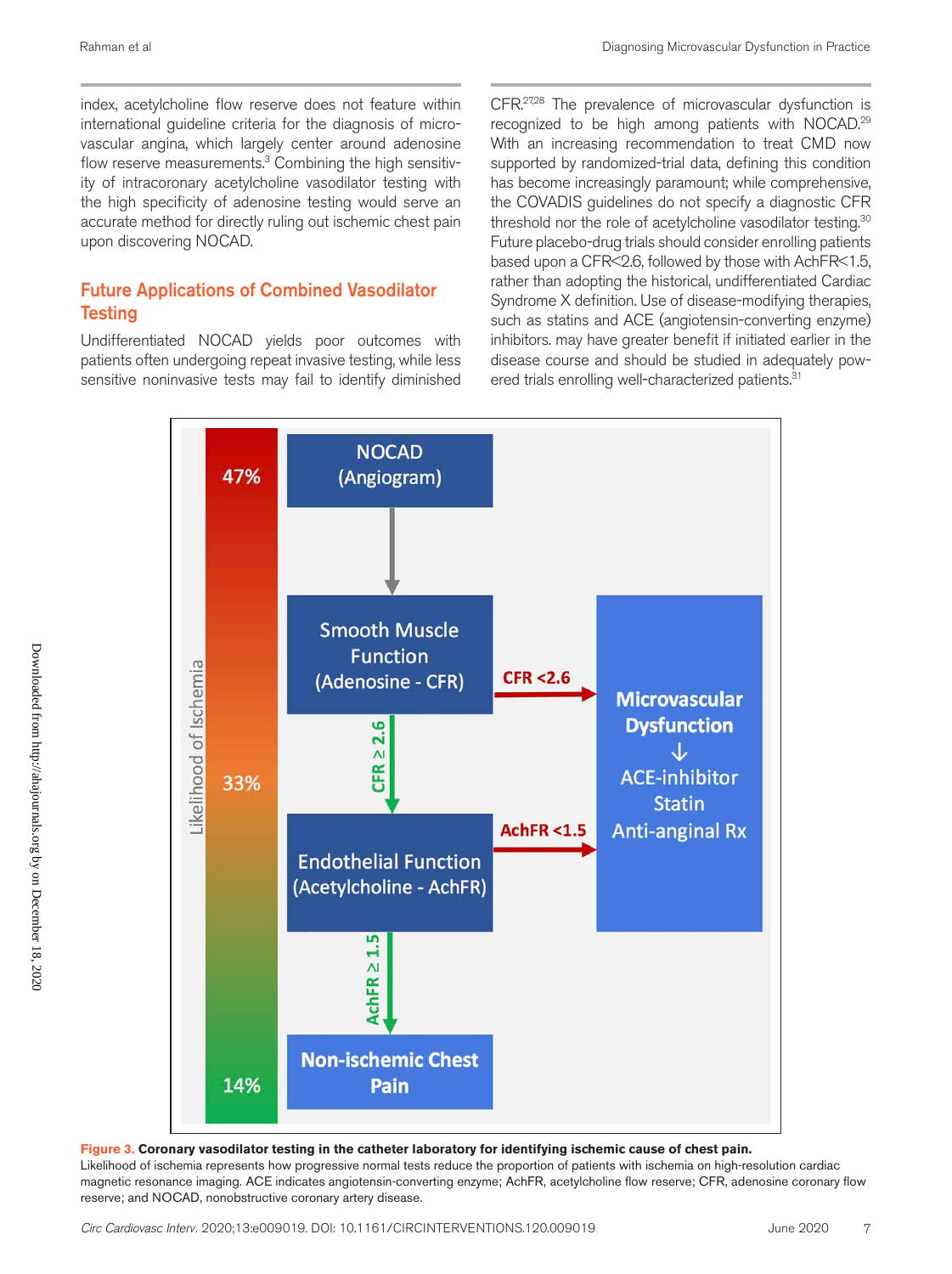The current study would promote the assessment of acetylcholine flow reserve, following the discovery of normal adenosine flow reserve to increase the diagnostic accuracy for ruling out an ischemic source of chest pain symptoms (Figure 3). Subsequent high-dose acetylcholine provocation testing could be performed in the same sitting, to also diagnose or exclude vasospastic angina, although this would be contingent on the wider availability of this agent within cardiac catheter laboratories. Until such time, our results indicate that the use of a single vasodilator (adenosine) would yield acceptable diagnostic accuracy and should certainly be considered above a strategy of empirical management based on angiography alone.

### Study Limitations

This was a mechanistic single-center study with relatively small numbers of patients, although this is the largest invasive exercise data set in a cohort of patients with angina and no obstructive coronary artery disease. Subendocardial hypoperfusion during hyperemia represents a very early stage of the ischemic cascade, and so its presence may not correlate perfectly with later stages such as wall motion abnormalities. Although this is a widely adopted index for identifying the presence of inducible ischemia in several clinical trials, we have also used the increasingly recognized index of myocardial perfusion reserve.<sup>18</sup> Additionally, we aimed to use an invasive exercise end point in addition to help corroborate the presence of ischemia during noninvasive testing. These are surrogate markers and therapy stratified according to the onset of these changes, may not necessarily reduce the risk of major adverse cardiovascular events, and would need to be validated in adequately powered prospective studies. Our control group was not healthy volunteers but had symptoms that had led to angiography and indeed patients within this group may have abnormalities, such as coronary vasospasm, that could be unmasked during provocation testing. Our primary aim was to define the exercise physiology and myocardial perfusion of adenosine-mediated hyperemia (CFR assessment) as this is the most widely used method of characterizing CMD. Due to the demanding nature of the protocol, a smaller subgroup completed the acetylcholine study; however, this remains the largest invasive protocol with paired high-resolution perfusion imaging to date. Premedication using radial nitrates was necessary to enable bike exercise via this protocol and while the same dose was administered to each study participant, this may have attenuated the response to intracoronary acetylcholine. However, with angiography being increasingly performed via the transradial approach, this method is more representative of contemporary practice.

#### **Conclusions**

CFR is a readily available metric following the discovery of NOCAD, capable of characterizing pathology during

physical exercise and global myocardial ischemia in addition to predicting major adverse cardiovascular events. A dichotomous CFR threshold of 2.6 has an excellent positive predictive value for ruling-in the presence of ischemia; however, a normal CFR does not rule out ischemia. Subsequent measurement of AchFR using acetylcholine will have an excellent negative predictive value for ruling-out the presence of ischemia; normal response to both vasodilators would suggest a nonischemic cause of chest pain. As better characterized cohorts are enrolled into therapeutic studies, stratified management can be further refined to improve personalization of healthcare and better resource utilization.

#### ARTICLE INFORMATION

Received January 22, 2020; accepted April 13, 2020.

#### Affiliations

School of Cardiovascular Medicine and Sciences, British Heart Foundation Centre of Excellence and National Institute for Health Research Biomedical Research Centre (H.R., O.M.D., M.R., H.M., H.E., A.W., D.P.) and School of Biomedical Engineering and Imaging Sciences (C.S., A.C.), King's College London, United Kingdom.

#### Sources of Funding

This work was supported by the British Heart Foundation (FS/16/49/32320 and RE/18/2/34213) and by the National Institute for Health Research via the Biomedical Research Centre award to King's College London.

#### **Disclosures**

None.

#### REFERENCES

- 1. Patel MR, Peterson ED, Dai D, Brennan JM, Redberg RF, Anderson HV, Brindis RG, Douglas PS. Low diagnostic yield of elective coronary angiography. *N Engl J Med*. 2010;362:886–895. doi: 10.1056/NEJMoa0907272
- 2. Lee BK, Lim HS, Fearon WF, Yong AS, Yamada R, Tanaka S, Lee DP, Yeung AC, Tremmel JA. Invasive evaluation of patients with angina in the absence of obstructive coronary artery disease. *Circulation*. 2015;131:1054–1060. doi: 10.1161/CIRCULATIONAHA.114.012636
- 3. Ong P, Camici PG, Beltrame JF, Crea F, Shimokawa H, Sechtem U, Kaski JC, Bairey Merz CN; Coronary Vasomotion Disorders International Study Group (COVADIS). International standardization of diagnostic criteria for microvascular angina. *Int J Cardiol*. 2018;250:16–20. doi: 10.1016/j. ijcard.2017.08.068
- 4. Gould KL, Johnson NP. Coronary physiology beyond coronary flow reserve in microvascular angina: JACC state-of-the-art review. *J Am Coll Cardiol*. 2018;72:2642–2662. doi: 10.1016/j.jacc.2018.07.106
- 5. Taqueti VR, Hachamovitch R, Murthy VL, Naya M, Foster CR, Hainer J, Dorbala S, Blankstein R, Di Carli MF. Global coronary flow reserve is associated with adverse cardiovascular events independently of luminal angiographic severity and modifies the effect of early revascularization. *Circulation*. 2015;131:19–27. doi: 10.1161/CIRCULATIONAHA.114.011939
- 6. van de Hoef TP, van Lavieren MA, Damman P, Delewi R, Piek MA, Chamuleau SA, Voskuil M, Henriques JP, Koch KT, de Winter RJ, et al. Physiological basis and long-term clinical outcome of discordance between fractional flow reserve and coronary flow velocity reserve in coronary stenoses of intermediate severity. *Circ Cardiovasc Interv*. 2014;7:301–311. doi: 10.1161/CIRCINTERVENTIONS.113.001049
- 7. Murthy VL, Naya M, Foster CR, Hainer J, Gaber M, Di Carli G, Blankstein R, Dorbala S, Sitek A, Pencina MJ, et al. Improved cardiac risk assessment with noninvasive measures of coronary flow reserve. *Circulation*. 2011;124:2215–2224. doi: 10.1161/CIRCULATIONAHA.111.050427
- 8. Cortigiani L, Rigo F, Gherardi S, Galderisi M, Bovenzi F, Picano E, Sicari R. Prognostic effect of coronary flow reserve in women versus men with chest pain syndrome and normal dipyridamole stress echocardiography. *Am J Cardiol*. 2010;106:1703–1708. doi: 10.1016/j.amjcard.2010.08.011